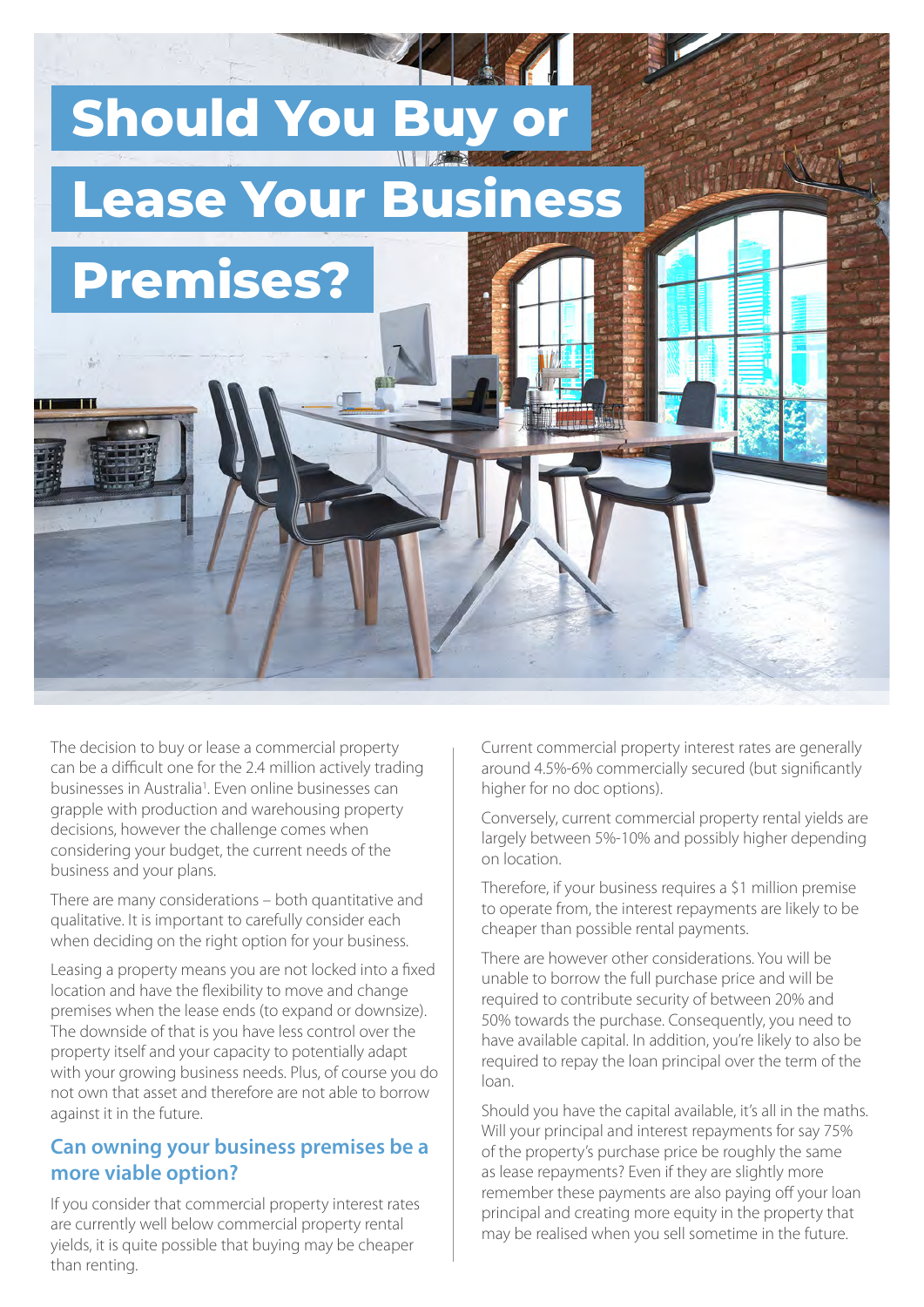

*It is also essential to consider that if you qualify for a loan, buyers of commercial property cannot access lenders' mortgage insurance. Commercial loan terms are usually much shorter – around 15 or 20 years for loans under \$1 million.*

If you are still unsure which option is right for your business, read our tip sheet on the pros and cons of leasing and buying commercial property.

## **As with all things, it is not all black and white.**

Other factors can influence your decision to buy or lease depending on the type of business and the use of the property. For example, a car mechanic may need to seek landlord approval to fit out and spend a considerable outlay to the premises to allow for vehicle hoists, washing facilities and grease traps.

The answer to the buy or lease question will differ for every business depending on what type of business it is, stage they are at, budget and plans.

#### **Here are some other questions to ask yourself as a business owner:**

- Do I want to stay in the same location long term?
- Is my business likely to grow and need more room?
- Can the business cover the maintenance and management costs of an owned property?
- Do I want to tie up capital in a commercial property?

### **Non-property considerations**

• It is also worth considering that when re-locating, be it to owned or leased premises, it can be quite costly to re-locate existing plant and equipment, particularly if these items are significant in scale.

- In many instances if these items are nearing the end of their useful life or becoming uneconomical to maintain relative to new equipment, it could be timely to update this equipment.
- The finance options for these items should also be factored into your plan to purchase or lease your next commercial premises.

#### **Sources**

*1 Counts of Australian Businesses, including Entries and Exits, July 2016 – June 2020 | Australian Bureau of Statistics (abs.gov.au)*

Remember to contact us to read our topic sheet on

**'To Lease or Buy Commercial Property? The Pros and Cons'.** 



Disclaimer: This article provides general information only and has been prepared without taking into account your objectives, financial situation or needs. We recommend that you consider whether it is *appropriate for your circumstances. Your full financial situation will need to be reviewed prior to acceptance of any offer or product. It does not constitute legal, tax or financial advice and you should always seek professional advice in relation to your individual circumstances. ©2021*